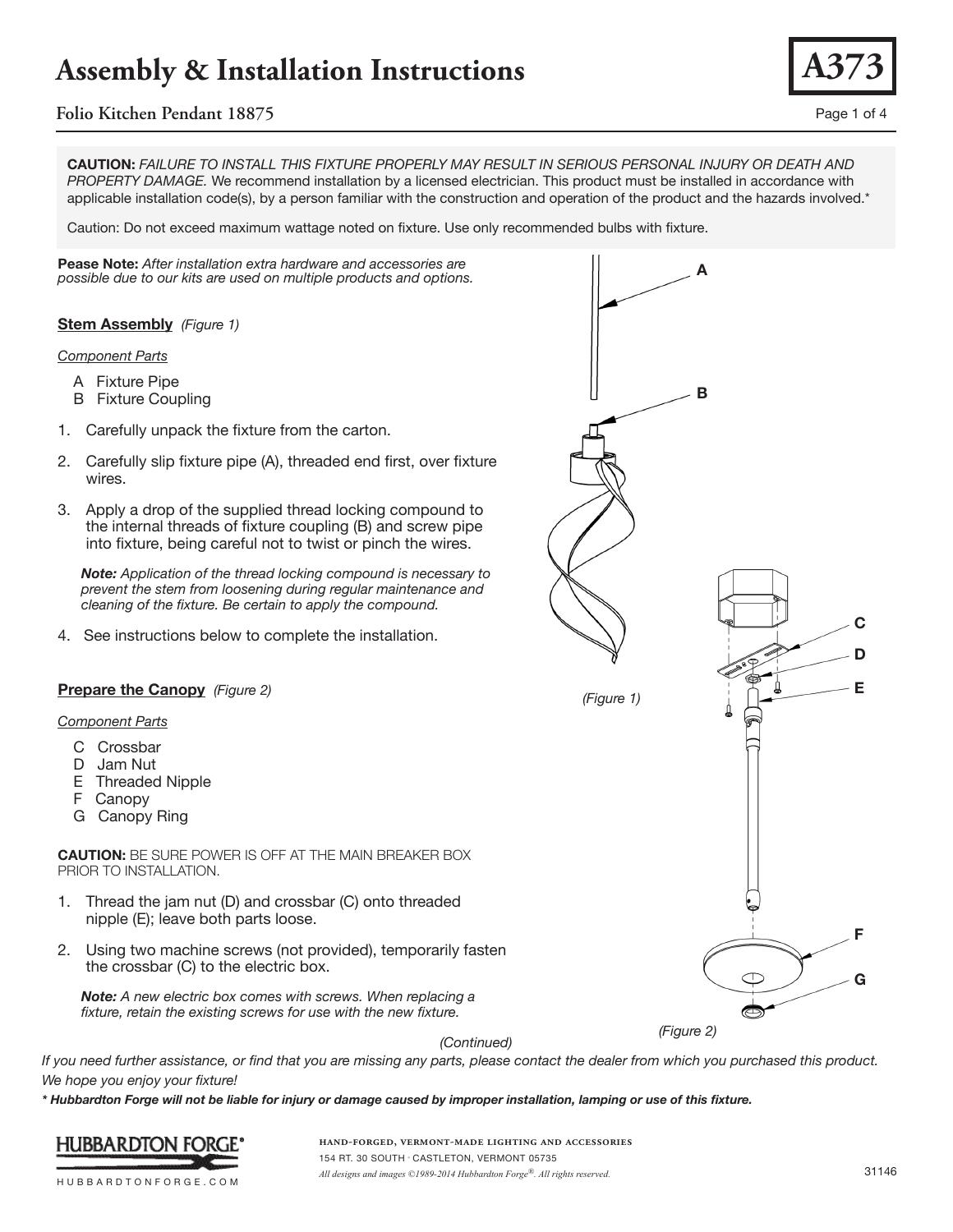## **Folio Kitchen Pendant 18875** Page 2 of 4

### **Prepare the Canopy** *(Figure 2)*

*(Continued)*

- 3. Adjust the length of threaded nipple (E) in crossbar (C) so that canopy ring (G) will hold canopy (F) against the ceiling with no threads showing for best appearance. When the correct adjustment is established, tighten jam nut (D) against crossbar (C) to hold the adjustment.
- 4. Remove the crossbar (C) with stem from the electrical box and proceed with the assembly instructions.

### **Complete Assembly and Install Fixture** *(Figures 3 & 4)*

#### *Component Parts*

- A Fixture Pipe
- C Crossbar
- F Canopy
- G Canopy Ring
- H Canopy Pipe
- I Plastic Sleeve
- J Clutch
- K Set Screw
- M Ground Screw

**CAUTION:** BE SURE POWER IS OFF AT THE MAIN BREAKER BOX PRIOR TO INSTALLATION.

- 1. Place canopy (F) over canopy pipe (H), followed by canopy ring (G). Make sure smaller diameter side of canopy ring is oriented up toward the canopy.
- 2. Thread wires from the fixture pipe (A) through the canopy pipe (H).
- 3. Unscrew the clutch (J) from the canopy pipe (H); slide it across the wires and onto the fixture pipe (A). Follow this with the plastic sleeve (I), oriented so the tapered end of the sleeve nests in the clutch (J) (Figure 3).
- 4. Slide the canopy pipe (H) over fixture pipe (A) to give you the total length of the fixture which you desire. Be careful not to scratch the pipe surfaces and to pull excess wire up through the canopy pipe (H). There must be a minimum 1-1/2" of inner pipe inside the outer pipe. Hand-tighten the clutch to temporarily hold this adjustment. The clutch is not securely fastened at this point; do not depend on it to hold the fixture.



*\* Hubbardton Forge will not be liable for injury or damage caused by improper installation, lamping or use of this fixture.*



HUBBARDTONFORGE.COM



**LARGE DIAMETER PIPE**

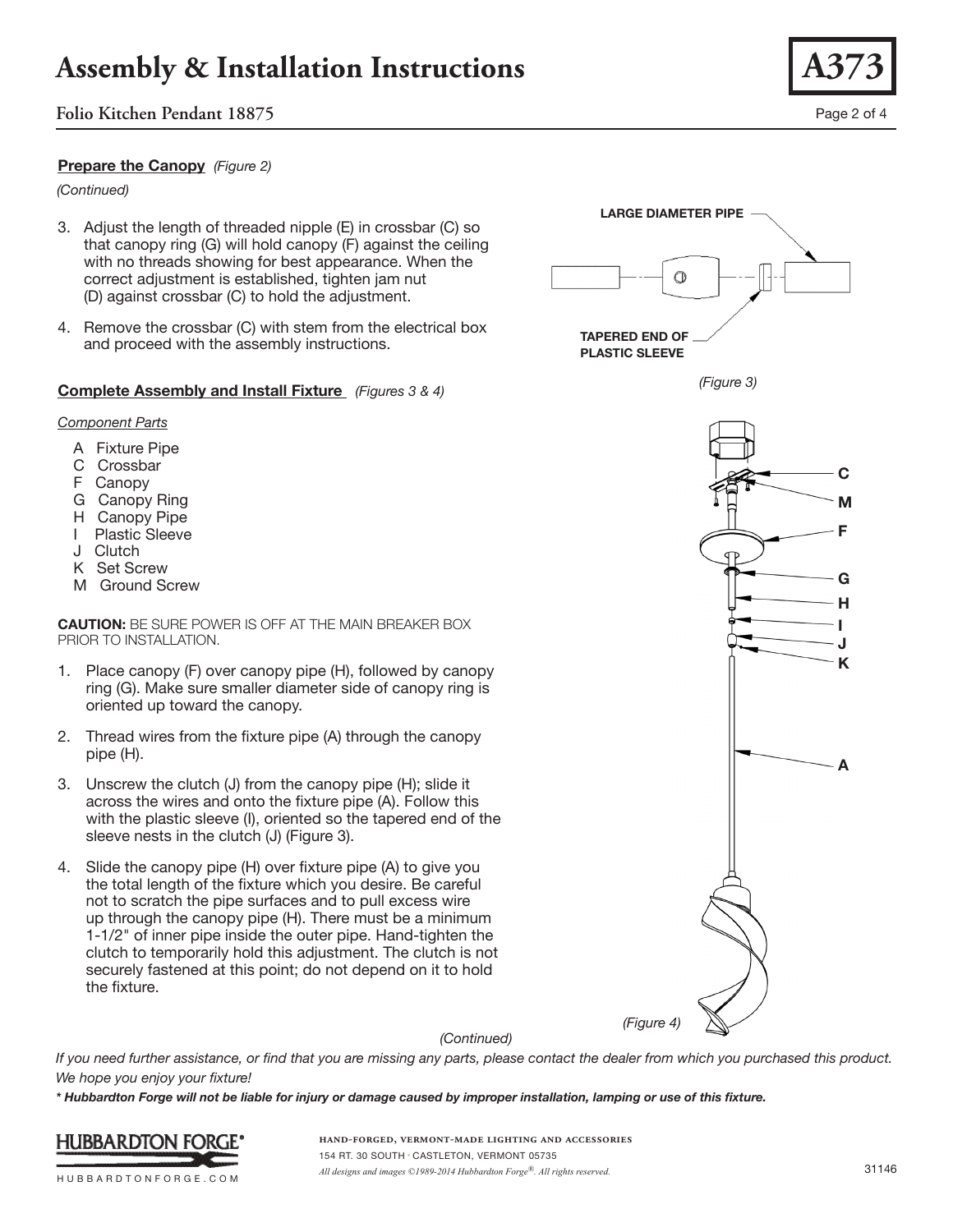**Folio Kitchen Pendant 18875** Page 3 of 4

### **Complete Assembly and Install Fixture** *(Figures 3 & 4)*

*(Continued)*

- 5. Carefully slide canopy ring (G) and canopy (F) down over fixture pipe (A) until they rest on the fixture.
- 6. Using two machine screws (not provided), fasten the cross bar (C) to the electric box.

 *Note: A new electric box comes with screws. When replacing a fixture, retain the existing screws for use with the new fixture.*

7. Using suitable wire connectors (not provided), connect fix ture wires to supply wires (white to white supply, black to black supply). Run a pigtail lead from crossbar ground screw (M) to the junction box and connect all ground wires (bare copper or green to bare copper or green). Push wires back into outlet box.

**CAUTION:** MAKE SURE WIRE CONNECTORS ARE TWISTED ON SECURELY, AND NO BARE WIRE IS EXPOSED.

- 8. Slide fixture canopy (F) against ceiling, and secure with canopy ring (G).
- 9. Once the fixture is fastened to the ceiling, tighten the set screw (K) firmly with hex wrench provided. Only after the set screw (K) is tight should you install the glass.

 *Important: To ensure full connection strength, be sure the tapered end of the plastic clutch sleeve is oriented toward the clutch when assembled and securely tighten set screw (Figure 3).*

10. Refer to instructions next page to install glass and light bulb.

*(Continued)*

*If you need further assistance, or find that you are missing any parts, please contact the dealer from which you purchased this product. We hope you enjoy your fixture!* 

*\* Hubbardton Forge will not be liable for injury or damage caused by improper installation, lamping or use of this fixture.*



HUBBARDTONFORGE.COM

**hand-forged, vermont-made lighting and accessories** 154 RT. 30 SOUTH • CASTLETON, VERMONT 05735 *All designs and images ©1989-2014 Hubbardton Forge®. All rights reserved.* 31146